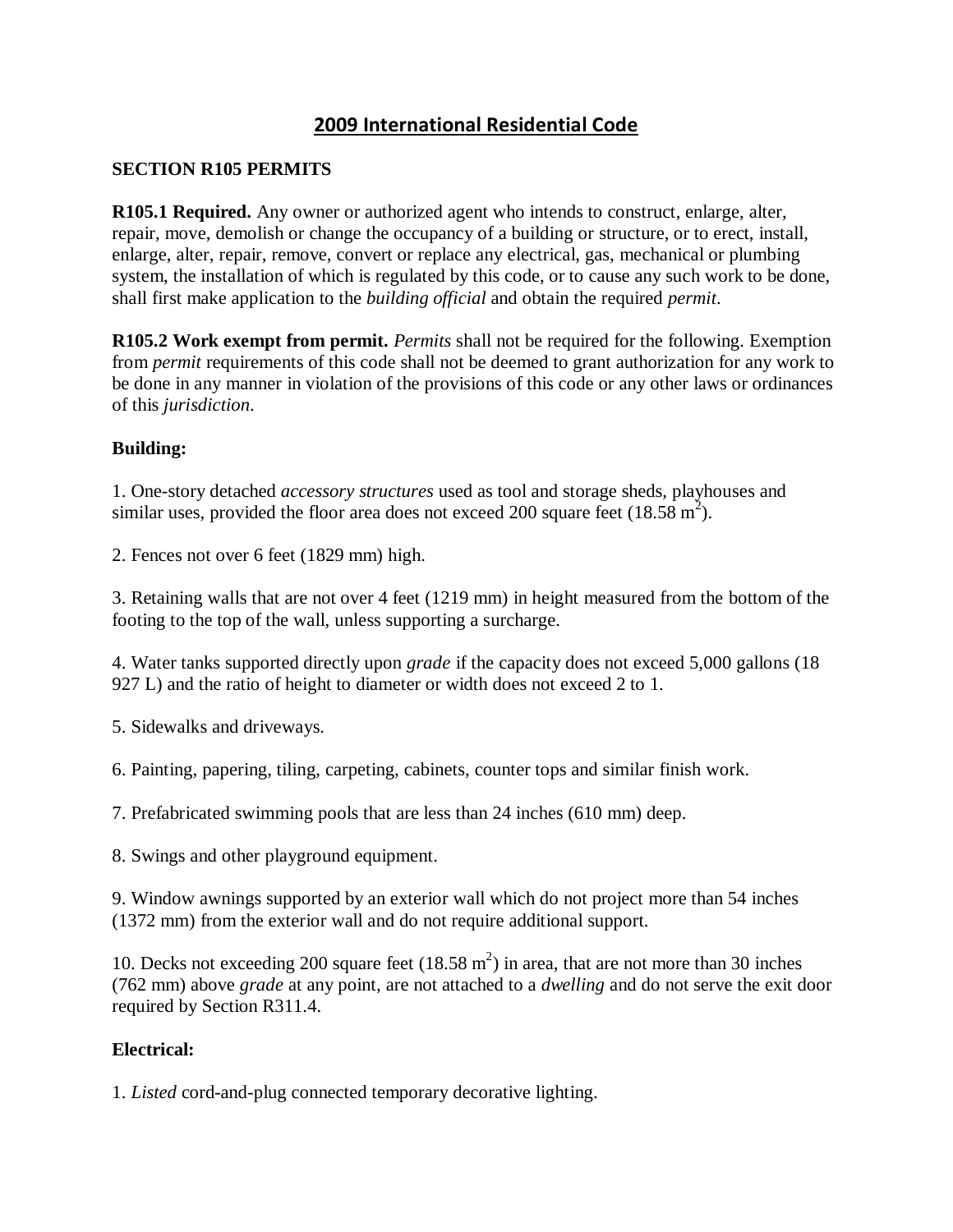2. Reinstallation of attachment plug receptacles but not the outlets therefor.

3. Replacement of branch circuit overcurrent devices of the required capacity in the same location.

4. Electrical wiring, devices, *appliances,* apparatus or *equipment* operating at less than 25 volts and not capable of supplying more than 50 watts of energy.

5. Minor repair work, including the replacement of lamps or the connection of *approved* portable electrical *equipment* to *approved* permanently installed receptacles.

### **Gas:**

1. Portable heating, cooking or clothes drying *appliances*.

2. Replacement of any minor part that does not alter approval of *equipment* or make such *equipment* unsafe.

3. Portable-fuel-cell *appliances* that are not connected to a fixed piping system and are not interconnected to a power grid.

### **Mechanical:**

1. Portable heating *appliances*.

2. Portable ventilation *appliances*.

3. Portable cooling units.

4. Steam, hot- or chilled-water piping within any heating or cooling *equipment* regulated by this code.

5. Replacement of any minor part that does not alter approval of *equipment* or make such *equipment* unsafe.

6. Portable evaporative coolers.

7. Self-contained refrigeration systems containing 10 pounds (4.54 kg) or less of refrigerant or that are actuated by motors of 1 horsepower (746 W) or less.

8. Portable-fuel-cell *appliances* that are not connected to a fixed piping system and are not interconnected to a power grid.

The stopping of leaks in drains, water, soil, waste or vent pipe; provided, however, that if any concealed trap, drainpipe, water, soil, waste or vent pipe becomes defective and it becomes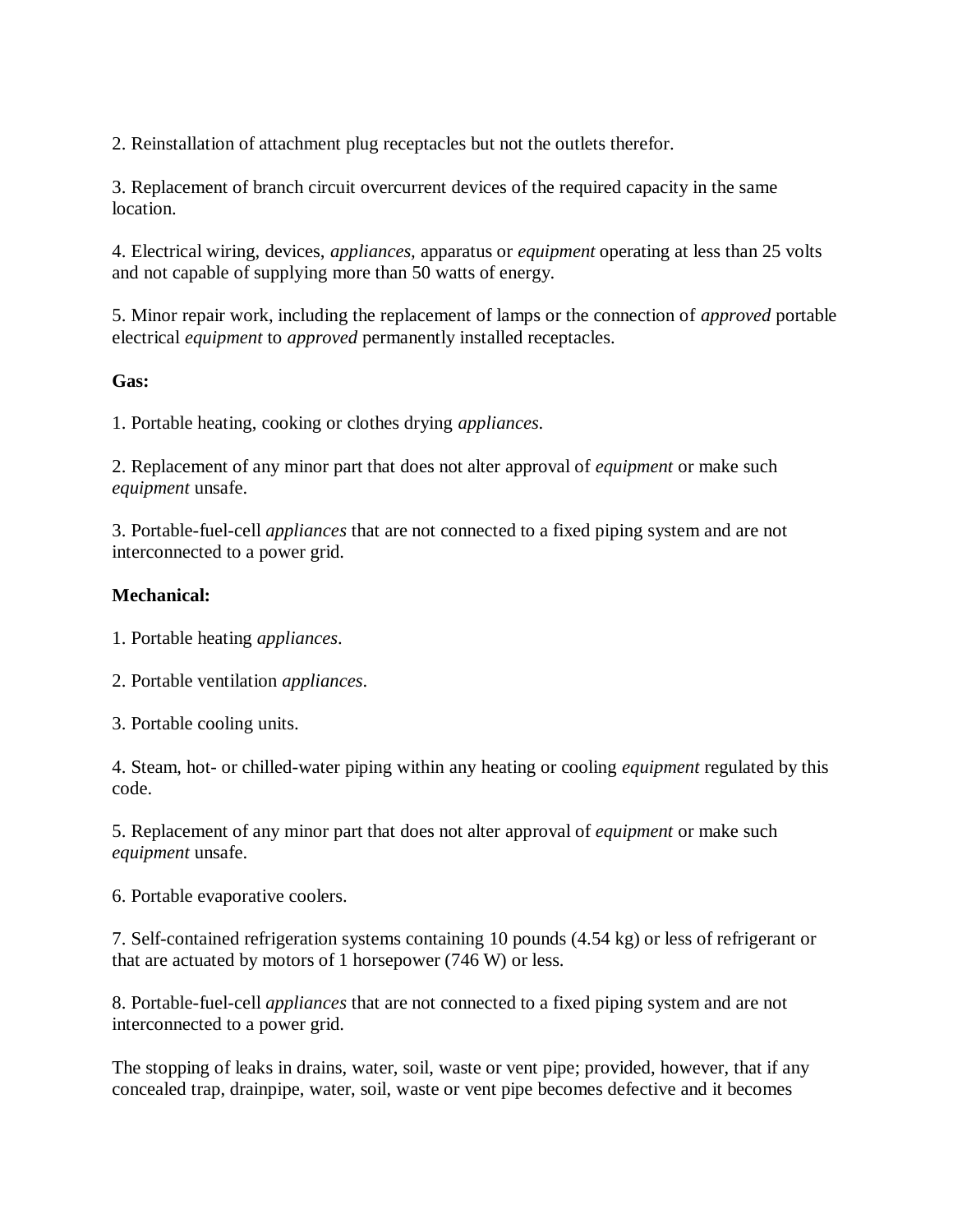necessary to remove and replace the same with new material, such work shall be considered as new work and a *permit* shall be obtained and inspection made as provided in this code.

The clearing of stoppages or the repairing of leaks in pipes, valves or fixtures, and the removal and reinstallation of water closets, provided such repairs do not involve or require the replacement or rearrangement of valves, pipes or fixtures.

**R105.2.1 Emergency repairs.** Where *equipment* replacements and repairs must be performed in an emergency situation, the *permit* application shall be submitted within the next working business day to the *building official*.

**R105.2.2 Repairs.** Application or notice to the *building official* is not required for ordinary repairs to structures, replacement of lamps or the connection of *approved* portable electrical *equipment* to *approved* permanently installed receptacles. Such repairs shall not include the cutting away of any wall, partition or portion thereof, the removal or cutting of any structural beam or load-bearing support, or the removal or change of any required means of egress, or rearrangement of parts of a structure affecting the egress requirements; nor shall ordinary repairs include *addition* to, *alteration* of, replacement or relocation of any water supply, sewer, drainage, drain leader, gas, soil, waste, vent or similar piping, electric wiring or mechanical or other work affecting public health or general safety.

**R105.2.3 Public service agencies.** A *permit* shall not be required for the installation, alteration or repair of generation, transmission, distribution, metering or other related *equipment* that is under the ownership and control of public service agencies by established right.

**R105.3 Application for permit.** To obtain a *permit*, the applicant shall first file an application therefor in writing on a form furnished by the department of building safety for that purpose. Such application shall:

- 1. Identify and describe the work to be covered by the *permit* for which application is made.
- 2. Describe the land on which the proposed work is to be done by legal description, street address or similar description that will readily identify and definitely locate the proposed building or work.
- 3. Indicate the use and occupancy for which the proposed work is intended.
- 4. Be accompanied by *construction documents* and other information as required in Section R106.1.
- 5. State the valuation of the proposed work.
- 6. Be signed by the applicant or the applicant's authorized agent.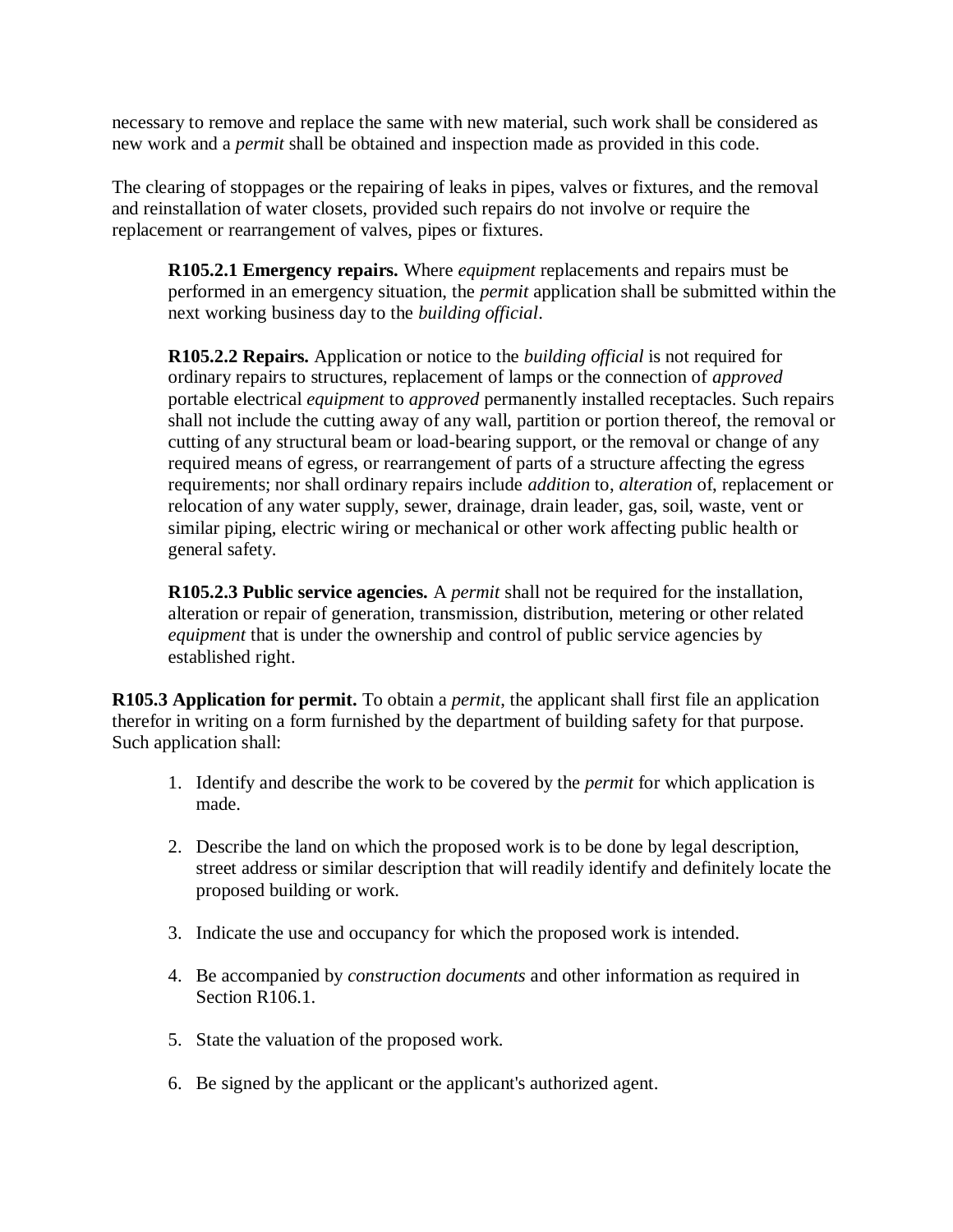7. Give such other data and information as required by the *building official*.

**R105.3.1 Action on application.** The *building official* shall examine or cause to be examined applications for permits and amendments thereto within a reasonable time after filing. If the application or the *construction documents* do not conform to the requirements of pertinent laws, the *building official* shall reject such application in writing stating the reasons therefor. If the *building official* is satisfied that the proposed work conforms to the requirements of this code and laws and ordinances applicable thereto, the *building official* shall issue a *permit* therefor as soon as practicable.

**R105.3.1.1 Determination of substantially improved or substantially damaged existing buildings in flood hazard areas.** For applications for reconstruction, rehabilitation, *addition* or other improvement of existing buildings or structures located in an area prone to flooding as established by Table R301.2(1), the *building official* shall examine or cause to be examined the *construction documents* and shall prepare a finding with regard to the value of the proposed work. For buildings that have sustained damage of any origin, the value of the proposed work shall include the cost to repair the building or structure to its predamaged condition. If the *building official* finds that the value of proposed work equals or exceeds 50 percent of the market value of the building or structure before the damage has occurred or the improvement is started, the finding shall be provided to the board of appeals for a determination of substantial improvement or substantial damage. Applications determined by the board of appeals to constitute substantial improvement or substantial damage shall require all existing portions of the entire building or structure to meet the requirements of [Section R322.](javascript:Next()

**R105.3.2 Time limitation of application.** An application for a *permit* for any proposed work shall be deemed to have been abandoned 180 days after the date of filing unless such application has been pursued in good faith or a *permit* has been issued; except that the *building official* is authorized to grant one or more extensions of time for additional periods not exceeding 180 days each. The extension shall be requested in writing and justifiable cause demonstrated.

**R105.4 Validity of permit.** The issuance or granting of a *permit* shall not be construed to be a *permit* for, or an *approval* of, any violation of any of the provisions of this code or of any other ordinance of the *jurisdiction*. Permits presuming to give authority to violate or cancel the provisions of this code or other ordinances of the *jurisdiction* shall not be valid. The issuance of a *permit* based on *construction documents* and other data shall not prevent the *building official* from requiring the correction of errors in the *construction documents* and other data. The *building official* is also authorized to prevent occupancy or use of a structure where in violation of this code or of any other ordinances of this *jurisdiction*.

**R105.5 Expiration.** Every *permit* issued shall become invalid unless the work authorized by such *permit* is commenced within 180 days after its issuance, or if the work authorized by such *permit* is suspended or abandoned for a period of 180 days after the time the work is